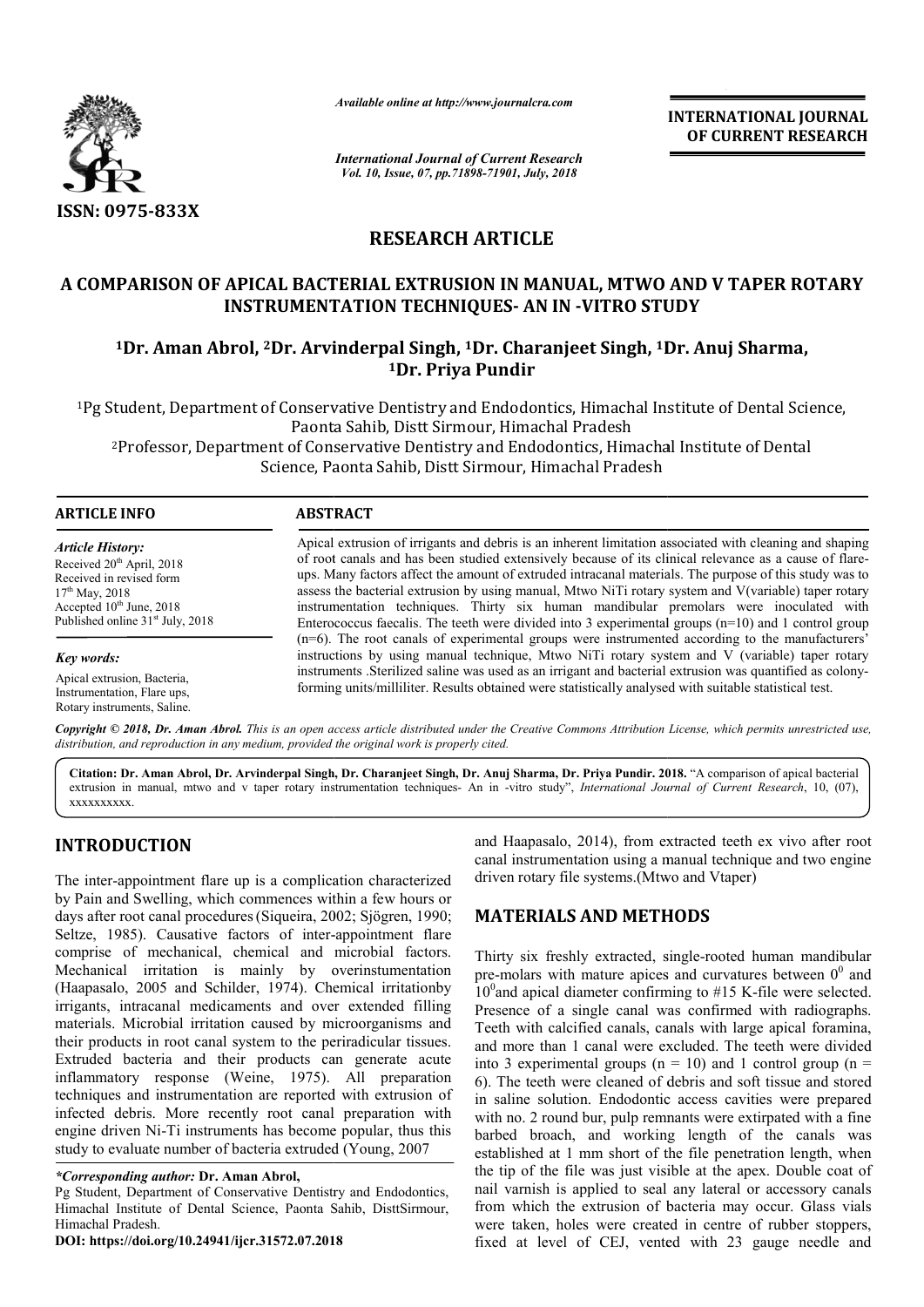sterilized. Broth preparation: 3 grams of broth powder (Tryptone Soya Broth) was weighed on weighing balance and added into 100ml of distilled water in the flask. The mouth of the flask was closed with a sterile cotton plug ,then covered with aluminum foil followed by wrapping with blotting paper and then tying it with a thread (to prevent contamination). Then it was kept on the hot plate and gently shaken till the media powder got dissolved homogeneously and then the broth was autoclaved at  $121^0C$  at 15psi for 15 min. Preparation of culture: and then tying it with a thread (to prevent contamination). Then<br>it was kept on the hot plate and gently shaken till the media<br>powder got dissolved homogeneously and then the broth was<br>autoclaved at  $121^0C$  at  $15\text{psi}$  ATCC29212, stains was obtained from IMTECH, Chandigarh was used in this study. It was grown on Tryptone Soya Agar (TSA) for 72 hours. The culture was suspended in 10ml of Trptone soya broth and incubated at  $37^{\circ}$ C. The turbidity was adjusted to 0.5 McFarland standards. **Example 19 and 19 and 19 and 19 and 19 and 19 and 19 and 19 and 19 and 19 and 19 and 19 and 19 and 19 and 19 and 19 and 19 and 19 and 19 and 19 and 19 and 19 and 19 and 19 and 19 and 19 and 19 and 19 and 19 and 19 and 19** 

Standardization of samples: McFarland standards are used as a reference to adjust the turbidity of bacterial suspensions so that the number of bacteria will be within a given range to standardize microbial testing. Original McFarland standards were made by mixing specified amounts of barium chloride and sulphuric acid together. Mixing the two compounds forms a barium sulfate precipitate, which causes turbidity in the solution. A 0.5 McFarland standard is prepared by mixing 0.05 mL of 1.175% barium chloride dihydrate  $(BaCl<sub>2</sub>•2H<sub>2</sub>O)$ , with 9.95 mL of 1% sulfuric acid  $(H_2SO_4)$ .

**Contamination of the specimens:** 50 micro liters of inoculum containing E.faecalis was added to the samples .The samples were placed in incubator at  $37^{\circ}$ C for 21 days. Canals were replenished with fresh bacterial suspension every 48 hrs. The root canals of experimental groups were instrumented according to the manufacturer's instructions by using manual technique, Mtwo NiTi rotary system and V (variable) taper rotary instruments in LAF. Laminar air flow utilizes HEPA (High Efficiency Particulate Air) Filters for removing 99.97% microbes from air. Mtwo is a four file rotary system operated at 250 rpm, sequence used and torque in Ncm are, 10/.04 at1.2, 15/.05 at1.3,20/.06 at 2.1 and 25/.06 at2.3 using single length technique. V taper file System is a 3 file system operated at 250 rpm with torque of 2.4. The file sequence used was 17/.04,20/.06 and 25/.06. Manual group was prepared coronally with Gates Glidden Drill No 3, 2, 1 and then apical preparation was completed till 25 no file. Sterilized saline was used as an was completed till 25 no file. Sterilized saline was used as an irrigant, and bacterial extrusion was quantified as colonyforming units/milliliter. 0.01ml of NaCl from test apparatus plated on brain heart agar for 24 hrs Colony forming units were calculated.

**Counting of colony forming units:** Colony Forming Unit (CFU or cfu) is a measure of viable bacterial or fungal cells. In direct microscopic counts (cell counting using haemocytometer) where all cells, dead and living, are counted, but CFU measures only viable cells. For convenience the results are given as CFU/mL (colony-forming units per milliliter) for liquids, and CFU/g (colony-forming units per gram) for solids. CFU can be calculated using Miles and Misra method, it is useful to determine the microbiological load and magnitude of infection in blood and other samples. y viable cells. For convenience the<br>CFU/mL (colony-forming units per<br>nd CFU/g (colony-forming units per

The CFU/ml can be calculated using the formula:

 $cfu/ml = (no. of colonies x dilution factor) / volume of culture$ plate.

 Colony forming units were analyzed using one way ANOVA. Multiple comparisons were performed using Tukey's post hoc test, with a significance level of  $\leq$ 0.05.

## **RESULTS**

Maximum extrusion is seen with the manual group and is significant to other groups No significant difference was found in number of CFU among the engine driven techniques.

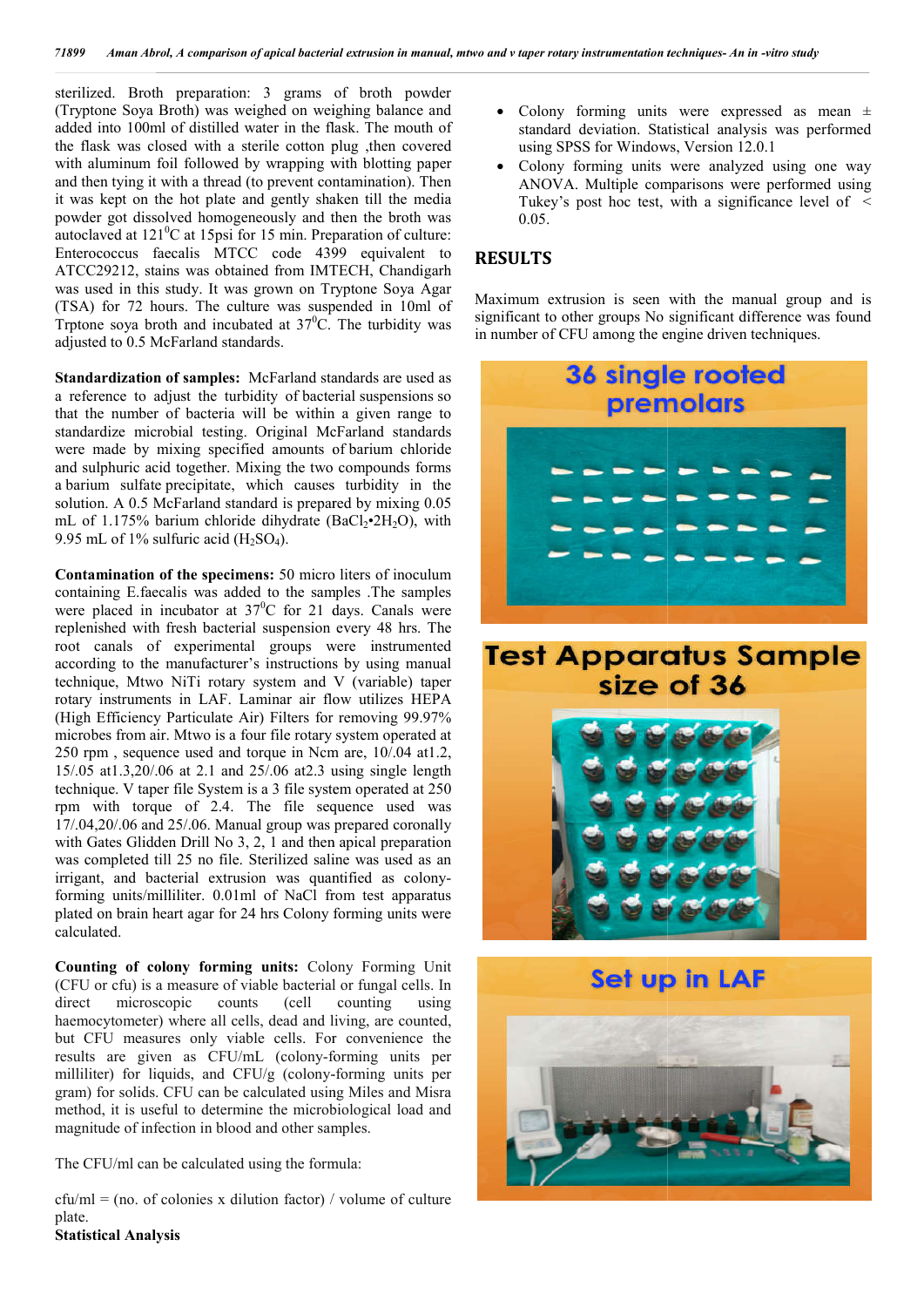

**Table 1. The mean number of extruded bacteria for each instrumentation technique**

| <b>GROUPS</b> | <b>TOTAL(N)</b> | <b>MEAN (CFU</b><br>$ml-1$ | <b>SD</b> |
|---------------|-----------------|----------------------------|-----------|
| Manual        | 10              | 53.8                       | 16.67     |
| <b>Mtwo</b>   | 10              | 20.34                      | 1.47      |
| V taper       | 10              | 13.69                      | 5.69      |
| Control       | 6               | 5.4                        | 1.04      |

|  |  |  |  | <b>Table 2. Analysis of variance</b> |
|--|--|--|--|--------------------------------------|
|--|--|--|--|--------------------------------------|

|                       |                   | <b>ANOVA</b> |             |        |      |
|-----------------------|-------------------|--------------|-------------|--------|------|
| <b>CFU</b>            | Sum of<br>Squares | df           | Mean Square |        | Sig. |
| <b>Between Groups</b> | 13213.483         | 3            | 4404.494    | 47.103 | .000 |
| <b>Within Groups</b>  | 2992.273          | 32           | 93.509      |        |      |
| Total                 | 16205.756         | 35           |             |        |      |

| <b>Table 3. Post hoc test</b> |  |  |  |  |  |
|-------------------------------|--|--|--|--|--|
|-------------------------------|--|--|--|--|--|

|                  | <b>Post Hoc Tests</b>   |                        |                             |      |                         |             |  |
|------------------|-------------------------|------------------------|-----------------------------|------|-------------------------|-------------|--|
|                  |                         |                        | <b>Multiple Comparisons</b> |      |                         |             |  |
| <b>Tukey HSD</b> | Dependent Variable: CFU |                        |                             |      |                         |             |  |
|                  |                         | Mean<br>Difference (I- |                             |      | 95% Confidence Interval |             |  |
| <b>B Croup</b>   | (I) Croup               | n                      | Std. Error                  | Sig. | Lower Bound             | Upper Bound |  |
| mangal           | mbivo                   | 33.46000               | 4.32455                     | 000  | 21.7432                 | 45.1768     |  |
|                  | v-taper.                | 40.17000               | 4.32455                     | .000 | 28.4532                 | 51.8868     |  |
|                  | control                 | \$2,66000              | 4.99356                     | .000 | 39.1306                 | 66.1894     |  |
| <b>MAND</b>      | manual                  | $-33.46000$            | 4.32455                     | .000 | $-45.1768$              | $-21.7432$  |  |
|                  | v-taner                 | 6.71000                | 4.32455                     | .420 | $-5.0068$               | 18,4768     |  |
|                  | control                 | 19:20000               | 4.99356                     | .003 | 5.6706                  | 32.7294     |  |
| v-taper          | manual                  | $-40.17000$            | 4.32455                     | .000 | $-51.8868$              | $-28.4532$  |  |
|                  | mtwo                    | $-6.71000$             | 4.32455                     | .420 | $-18.4268$              | 5.0068      |  |
|                  | control                 | 12.49000               | 4.99356                     | .079 | $-1.0394$               | 26:0194     |  |
| cantrol          | manual                  | $-52.66000$            | 4.99356                     | .000 | $-66.1894$              | $-39.1306$  |  |
|                  | mtwo                    | $-19.20000$            | 4.99356                     | ,003 | $-32.7294$              | $-5.6706$   |  |
|                  | v-taper                 | $-12.49000$            | 4.99356                     | .079 | $-26.0194$              | 1.0394      |  |



### **DISCUSSION**

Apical extrusion is one of the common problem encountered Apical extrusion is one of the common problem encountered during cleaning and shaping of root canals (Van der Sluis, 2006; Gu, 2009; Seltzer, 1985 , 1985). This extrusion may have deleterious effect on the prognosis of root canal treatment as it may lead to flare up. A true complication characterized by the development of pain, swelling or both that commences within few hours or days after root canal treatment (Charara, 2016; Mozo, 2012). The aim of study was to access the apical extrusion of intracanal bacteria as result of root canal shaping by 4 different instrumentation techniques. Common to all techniques were the amount and type of irrigant .To compare the amount of apically extruded bacteria by standardized tooth type, curvature and size of apical foramen was selected. Enterococci faecalis was used as bacteriological marker as it has been implicated in persistant root canal infections and commonly found in biofilm. In present study 0.9% saline solution was used for irrigation because it has no antibacterial effect. In this way elimination and extrusion of bacteria is dependent on the mechanical action of the instruments (Van der Sluis, 2007; Haapasalo, 2010 and Gu, 2009). Maximum extrusion is seen with the manual group and is significant to other groups. In the manual group linear filing motion, files may act as pistons pushing irrigating solutions and debris toward the apex and taper being less there remains no space for the coronal movement of the debris and the pitch is close, so accumulation and subsequent cleaning of the debris is impaired(Siqueira, 2003; Van der Sluis, 2006). Rotation during instrumentation with engine-driven techniques results in collection of debris into the flutes of the instrument and its evacuation out of the root canal in a coronal direction and an increased taper facilitates the outward movement of the debris increased taper facilitates the outward movement of the debris (Adorno, 2015 and Boutsioukis, 2007). Al-Omari and Dummer (AlOmari, 1995), verified that techniques involving a linear filing motion created a greater mass of debris than those involving some sort of rotational action. systems used in this study work in continuous rotation, and a file with continuous rotation is considered to act like a screw conveyor improving transportation of dentin chips and debris coronally. deleterious effect on the prognosis of root canal treatment as it<br>may lead to flare up. A true complication characterized by the<br>development of pain, swelling or both that commences within<br>few hours or days after root cana 2012). The aim of study was to access the apical<br>ion of intracanal bacteria as result of root canal shaping<br>different instrumentation techniques. Common to all<br>ques were the amount and type of irrigant .To compare<br>iount o In this way elimination because it has no antibacterial<br>In this way elimination and extrusion of bacteria is<br>ent on the mechanical action of the instruments (Van In the significant to roups. In the manual group linear filing motion, files the apex and taper being less there remains no space the debris and the pitch is close,<br>uent cleaning of the debris is<br>der Sluis, 2006). Rotation during ari, 1995), verified that techniques involving a linear<br>motion created a greater mass of debris than those<br>ing some sort of rotational action. Both engine-driven Issue, 07, pp. 71898-71901, July, 2018<br>
Y cokis showing CFU count K continuous<br>
Y cokis showing GFU count techniques intracanal applements<br>
Tation is one of the communa problem encountered interactions with<br>
mericular and

### **Conclusion**

All instrument techniques extruded intracanal bacteria apically. However engine driven nickel titanium instruments extruded